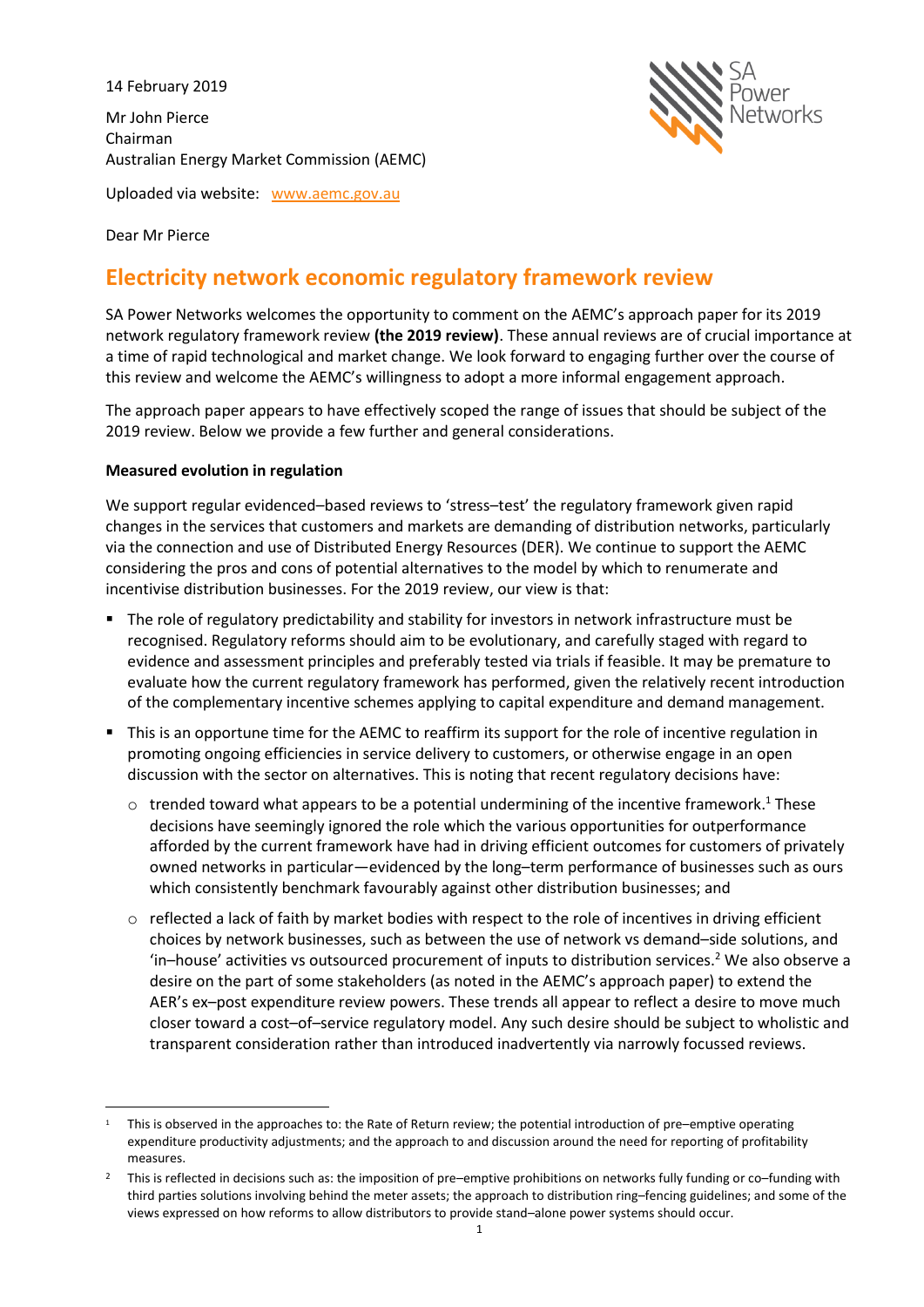#### **Need for regulatory reform**

In assessing the case for regulatory reform, consideration should be given to the impacts arising from technological and market changes.

## *Services sought by customers*

Customers are increasingly seeking to use distribution networks in different ways—connecting DER and other new applications, and using the network as a platform for exporting and trading energy as outlined in Figure 1. Distribution networks will therefore increasingly need to adapt and invest in new ways to continue to deliver efficient, safe and reliable services to customers.<sup>3</sup> This raises questions as to the following:

- How these proposed investments will be accommodated under current regulation including expenditure assessment processes. We urge the AEMC to closely monitor the latest / next round of distribution determinations and or Regulatory Investment Tests, as we expect these will start to reveal how well the current regulatory framework is suited to examining the value for customers arising from these network investments.<sup>4</sup>
- How the services that distribution networks are increasingly providing are treated under regulation such as via connection pricing, or measures of distribution network 'outputs' used for expenditure assessments and benchmarking etc. For example, we observe that while 'energy throughput' and 'maximum demand' are factors included in AER benchmarking and opex growth forecasting, these factors are increasingly ceasing to adequately reflect network constraint and cost drivers. There may be better ways of recognising the service 'outputs' that customers are now demanding of networks.



# **Figure 1: the changing role of the distribution network<sup>5</sup>**

 $\overline{\phantom{a}}$ <sup>3</sup> Such as by investing for better visibility of areas of network where generation has not typically connected (low voltage networks) and investing in the means to be able to provide signals to customers and their agents and interact with third party data to manage two-way energy flows.

This includes for example, how to conceive of the value for all customers and the broader market arising from the release of greater volumes of distributed generation exports.

<sup>5</sup> Source: SA Power Networks